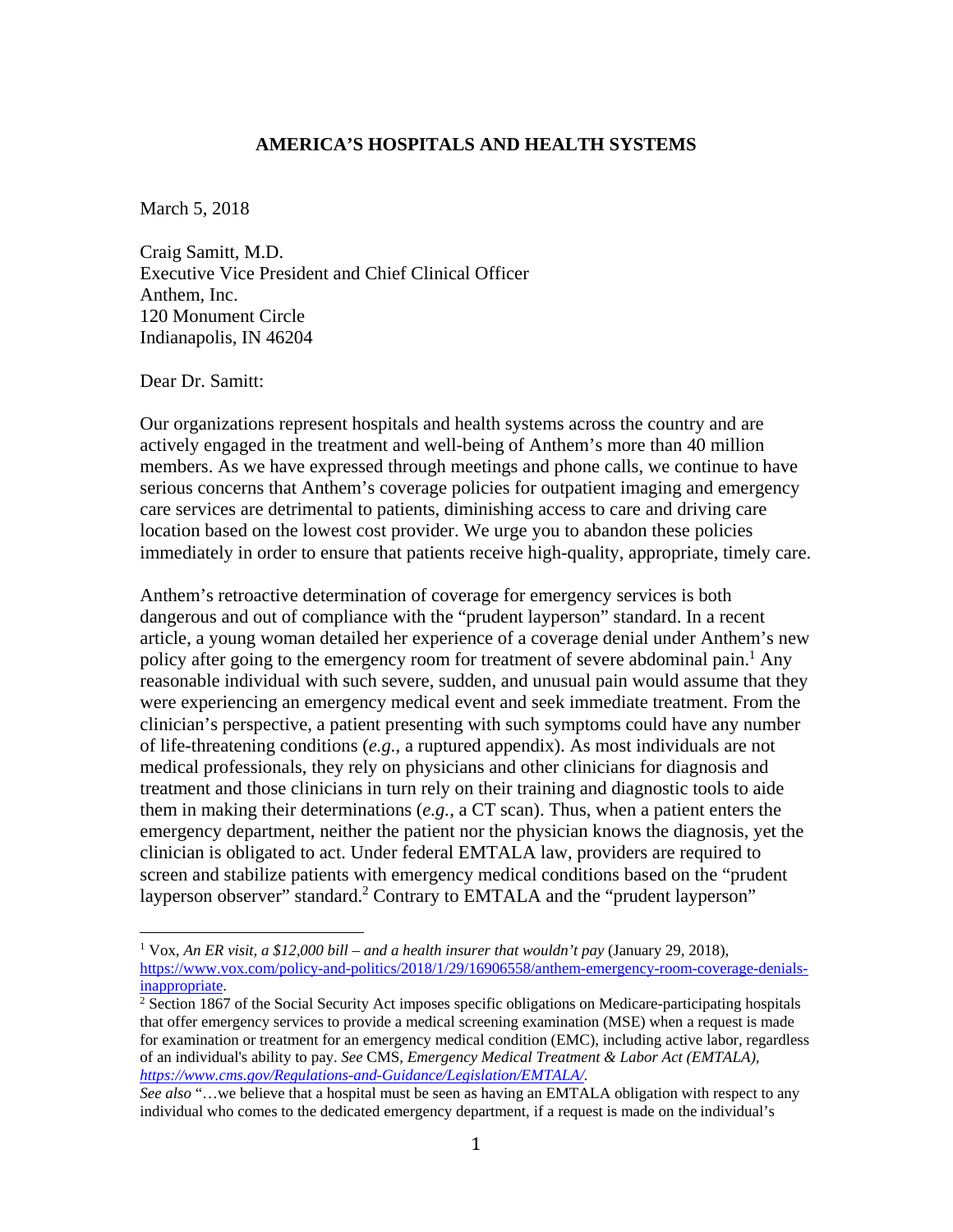standard, Anthem's policy puts the patient in the position of knowing their diagnosis before seeking care and the clinician in the position of both knowing that diagnosis and turning the patient away from the emergency room.

Anthem has represented to our organizations that retroactive determinations of coverage are based on a review of both the presenting symptoms and the ultimate diagnosis codes. It does not appear, however, that determinations are following this protocol.<sup>3</sup> This was highlighted in the story referenced above when the young woman's claim was denied at multiple levels of internal Anthem appeals despite her serious and potentially lifethreatening presenting symptoms.<sup>4</sup>

Perhaps the most disturbing outcome of Anthem's policy is that the young woman in the recent article stated that she would not go to the emergency room for any sort of care in the future due the fear of her claim being denied.<sup>5</sup> We understand Anthem's desire to ensure patients do not seek unnecessary care. But the greatest fear for our organizations – and one that we believe is shared by Anthem – is that patients who need our assistance delay medical treatment. In emergency situations, even small delays in seeking care can mean permanent disability or even death.

Regarding the recently change in coverage rules for outpatient imaging, it is unfortunate that Anthem has decided to drive where your members receive care not because of quality, but because of price. As with the emergency services policy, this policy also lacks transparency. Anthem uses a proprietary system and algorithm to determine where the patient should receive a service, but neither the patient nor his clinician have any insight into how that determination is made. This third-party system has incentives to deny requests for imaging in a hospital outpatient department, even if it is better for the patient in terms of timeliness, transportation, care coordination, or seamless patient medical record exchange. This additional roadblock to receiving care is confusing to patients and will lead to some patients failing to receive needed diagnostic testing.

These changes in coverage rules lack transparency for patients and providers, discourage patients from seeking appropriate and timely treatment, inappropriately place Anthem

politics/2018/1/29/16906558/anthem-emergency-room-coverage-denials-inappropriate. 4

 

behalf for examination or treatment for a medical condition, whether or not the treatment requested is explicitly for an emergency condition. **A request on behalf of the individual would be considered to exist if a prudent layperson observer would believe, based on the individual's appearance or behavior, that the individual needs examination or treatment for a medical condition"** [Emphasis added]. 62 F.R. 53234 (September 9, 2003), https://www.cms.gov/Regulations-and Guidance/Legislation/EMTALA/Downloads/CMS-1063-F.pdf. 3

<sup>&</sup>lt;sup>3</sup> "Heidt, who attended the summer meeting, says that his hospital "was receiving denials within days. We discussed that with [Anthem]. They said they were thinking of looking at medical records, but all of the denials at that point were coming off the claims." Vox, *An ER visit, a \$12,000 bill – and a health insurer that wouldn't pay* (January 29, 2018), https://www.vox.com/policy-and-

<sup>&</sup>lt;sup>4</sup> "Anthem wrote that it did not have sufficient medical records from her hospital. The hospital told Cloyd they had sent the health plan all the necessary documents. Cloyd made a second appeal." *Id.* 

<sup>&</sup>lt;sup>5</sup> "The experience completely changed how Cloyd thinks about the emergency room. She would still take her 7-year-old daughter in case of emergency, but she says she no longer thinks she'd ever seek emergency care unless forced by a medical provider." *Id.*